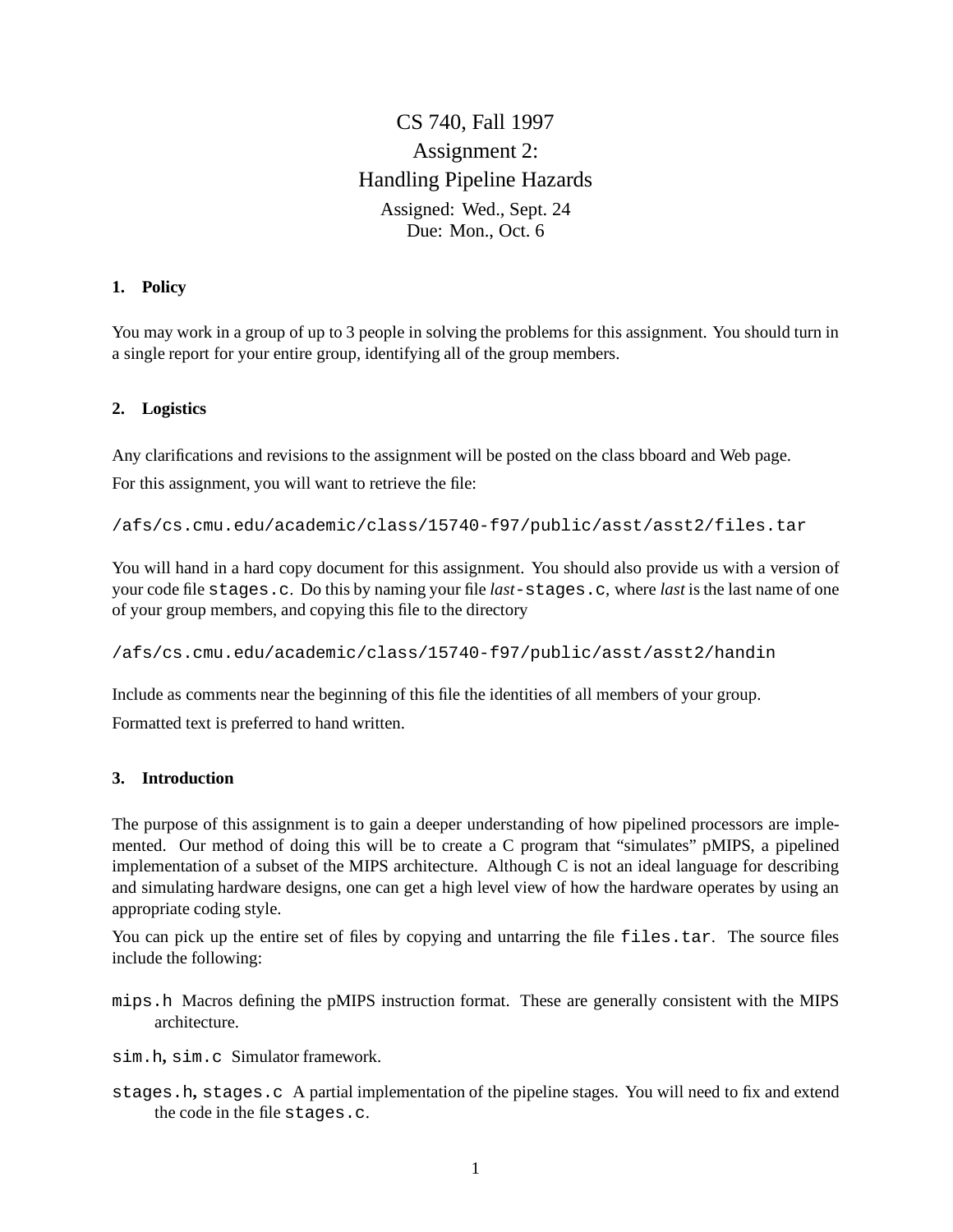In addition, there are some files containing utility routines for the simulator, user interface code, plus subdirectories tests, demos, and exc containing some sample machine programs.

The code can be compiled to generate two different user interfaces:

mips tty A batch-oriented interface that prints all kinds of trace information out as it executes.

mips tk A graphic-user interface based on Tcl/Tk that lets you watch and control the simulator execution.

The GUI version is far more pleasant to use. The batch interface is provided as the fall-back on systems that do not support Tcl/Tk. Also, the batch version works better for doing systematic testing of your solution.

You may want modify the file mips  $\pm k$  to include pathnames for the directory in which you install your code. Also, you can find out which version of Tk is available on your machine by running tk version. Change your Makefile accordingly, and give the command make mips\_tk.

A correctly working version of the simulator has been installed as:

/afs/cs.cmu.edu/academic/class/15740-f97/public/sim/solve\_tk

You might find it useful as an aid in debugging your own code. Versions have been generated for most of the Andrew machine types. See the class WWW pages for a more detailed discussion of platforms.

#### **4. pMIPS Instruction Set**

Figure 1 illustrates the subset of the MIPS instruction set implemented by pMIPS. In this figure, the field names match those in the file mips.h. The notation L2 means that the value will be shifted left by two when computing the effective address, and DPC means the address of the instruction in the branch delay slot.

Note that it includes only 7 classes of instructions:

**Register Operations** Shown in the chart as Fun. These are SLL, ADDU, BREAK (used to halt the simulator), NOR, OR, SLT, SLTU, SUBU, and XOR.

**Immediate data** Shown in the format as FunI. These are ADDIU, and LUI (Load Upper Immediate).

**Load** The LW instruction.

**Store** The SW instruction.

**Branches** Shown in the chart as Bx. These are BEQ and BNE.

- **Fixed Jumps** Shown in the chart as  $Jx$ . These are  $J$  and  $JAL$ . The particular jump type is encoded in the Op field. The jump target is given by concatenating the high order 4 bits of DPC, 26 bits from the instruction, and 2 zero bits.
- **Register Jumps** These are JR and JALR. The particular jump type is encoded in the Fun field of the instruction. (Observe that they use the same opcode as the register operations). For JALR, field Rs designates the jump target, while field Rd designates the register in which to save the return program counter. Note that if you write the assembly command: 'jal \$4', the assembler will generate the code for 'JALR \$31, \$4'. The JAL instruction always stores the return program counter in register 31.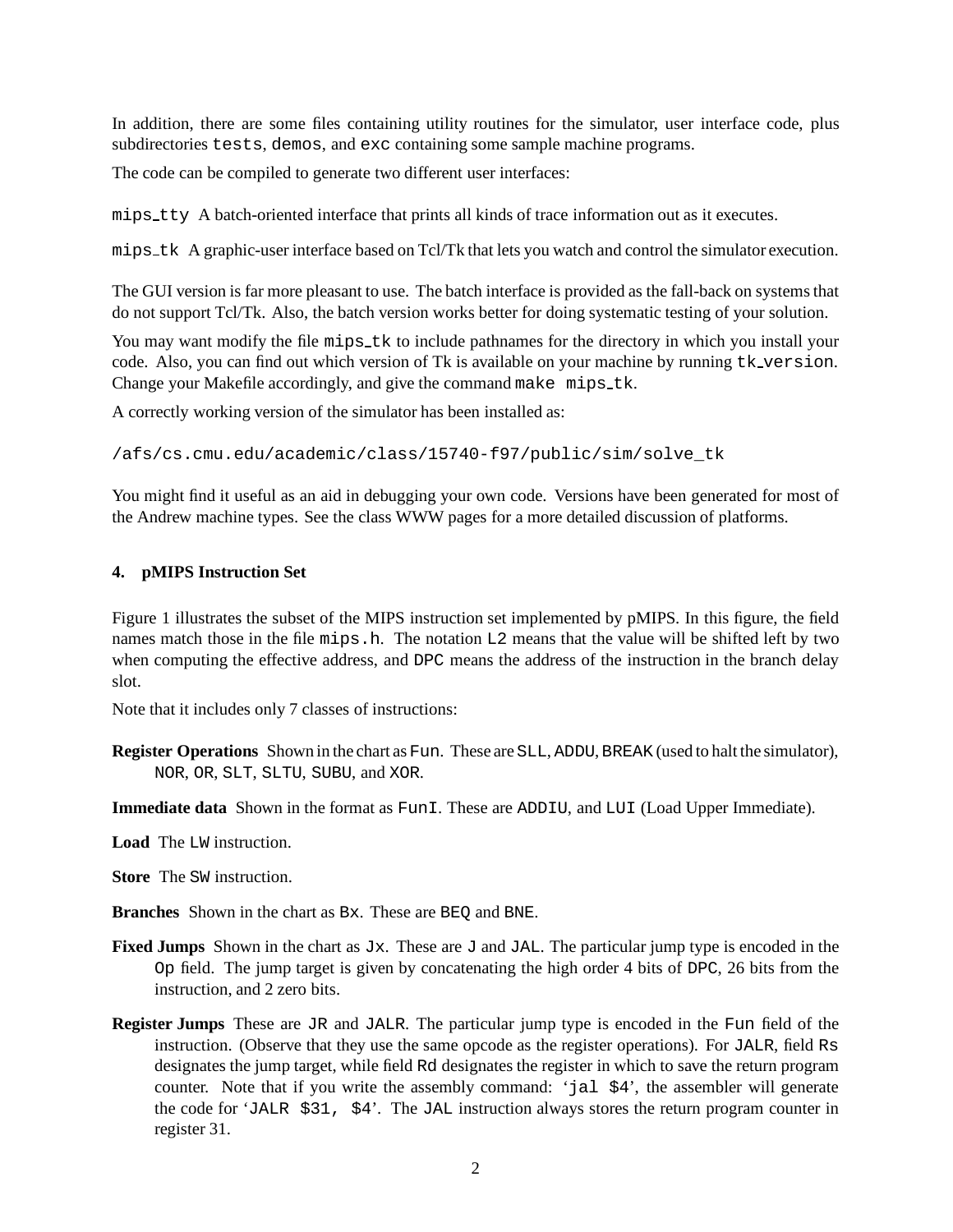|                      | <b>Instruction Fields</b> |     |    |     |                   |
|----------------------|---------------------------|-----|----|-----|-------------------|
|                      | 6                         | 5   | 5  | 5   | 11                |
|                      | 0p                        | rs  | rt | rd  | Fun               |
|                      |                           |     |    |     |                   |
|                      |                           |     |    |     | I16               |
|                      |                           |     |    |     |                   |
|                      |                           | I26 |    |     |                   |
| <b>Instruction</b>   | <b>Format</b>             |     |    |     |                   |
| LW Rt, $I16(Rs)$     | I LW                      | rs  | rt |     | I16               |
|                      |                           |     |    |     |                   |
| SW Rt, $I16(Rs)$     | $I$ <sub>_</sub> SW       | rs  | rt |     | I16               |
|                      |                           |     |    |     |                   |
| Fun Rd, Rs, Rt       | $I$ <sup>OP</sup>         | rs  | rt | rd  | Fun               |
|                      |                           |     |    |     |                   |
| FunI Rt, Rs, 116     | I Fun                     | rs  | rt |     | I16               |
|                      |                           |     |    |     |                   |
| Bx Rs, Rt, DPC+I16L2 | $I_Bx$                    | rs  | rt |     | I16               |
|                      |                           |     |    |     |                   |
| Jx DPC[31:28]#I26L2  | $I_Jx$                    |     |    | I26 |                   |
|                      |                           |     |    |     |                   |
| JR Rs                | $I$ <sup>OP</sup>         | rs  |    |     | $O$ <sup>JR</sup> |
|                      |                           |     |    |     |                   |
| JALR Rd, Rs          | I OP                      | rs  |    | rd  | O JALR            |

Figure 1: Instruction Format for pMIPS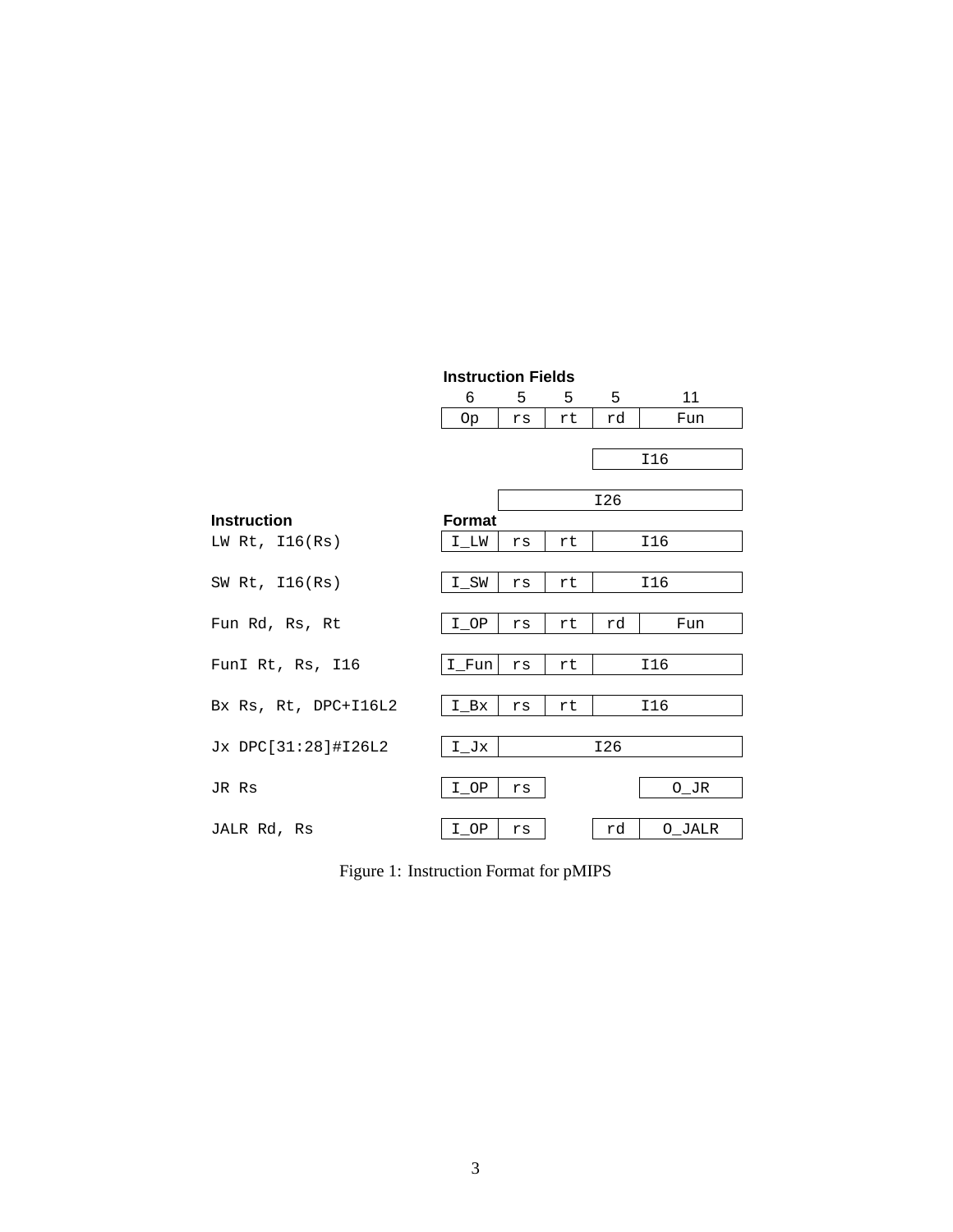The intention of the implementation is to make it follow the same semantics as with MIPS. This includes having a one cycle delay slot for both jumps and branches, requiring memory references to be aligned, etc. Of the instructions listed, all are to be fully implemented except for SLL (shift left logical). For this instruction, we ignore the shift amount altogether. Its main use is as a NOP instruction: an instruction word consisting of all zeros corresponds to the assembly code statement:  $\text{sl}1 \text{ } \text{ } \text{ } \$0, \$0, 0.$ 

**Note:** We will allow the instruction following a load to use the loaded result as an operand. This was not allowed in MIPS prior to the MIPS R4000.

# **5. pMIPS Implementation**

Figure 2 illustrates the structure of the pMIPS implementation. This figure is taken from Fig 6.12 of Hennessy & Patterson, *Computer Organization and Design: The Hardware/Software Interface*, 2nd edition, Morgan-Kaufmann Publishers, 1997, an undergraduate version of our textbook. The vertical rectangles in the figure denote *pipe registers*, a set of registers that hold the state used by the pipeline stages. Note that the program counter PC is one such pipe register, while the others are labeled by the states between which they sit. Embedded within the stages are additional state elements: the instruction memory in IF, the register file in ID, and the data memory in MEM. To keep things simple, the instruction data memories are distinct. In the actual processor, there are indeed separate instruction and data caches, but these both access a common main memory. Also shown are the major functional units: an adder in IF to increment the program counter, an adder in EX to compute branch targets, and an ALU in EX to compute data values and effective addresses.

Figure 3 shows a simplified version of the pipeline structure. The rounded rectangles denote the logic of each of the pipeline stages, while the arcs denote the signal connections.

A pipe register has a current state and a next state. Each pipeline stage takes the current state of one or more pipe registers and generates the next state of one or more pipe registers. One cycle of the pipeline consists of two phases: during the *operate* phase the pipe stages compute new values for the registers, while during the *update* phase, the pipe registers store these values and deliver them as inputs to the next stage.

Note that there is no explicit write-back stage WB. Instead, the write-back logic is incorporated into the decode stage ID, to avoid a conflict at the register file.

The version of the pipeline provided to you has serious deficiencies. In particular, there are no interlocks, stalls, or forwarding. Therefore both data and control hazards are handled incorrectly. Furthermore, none of the jumps are implemented. They would be handled as illegal instructions. Otherwise, the design should be correct. **Please notify us if you find any bugs in the code**.

# **6. Simulator Operation**

The simulator is a "behavioral" simulator, meaning that it mimics the actions of the pipeline stages without modeling their detailed circuit structure.

Each pipe register is implemented by a data structure maintaining two states: current and next. Each pipe stage is implemented by a procedure that updates the next state fields of a pipe register (or two, in case of IF) based on the current states of one or more pipe registers. One cycle is simulated by invoking each of these stage procedures, and then for every pipe register copying the next state to the current state.

Extra features are included to facilitate implementing pipeline stalls. In particular, it is possible to set a pipe register to either *stall* or *bubble* on the next update phase. When the register is set to stall, the current state will not be changed the next time the pipe registers are updated. When the register is set to bubble,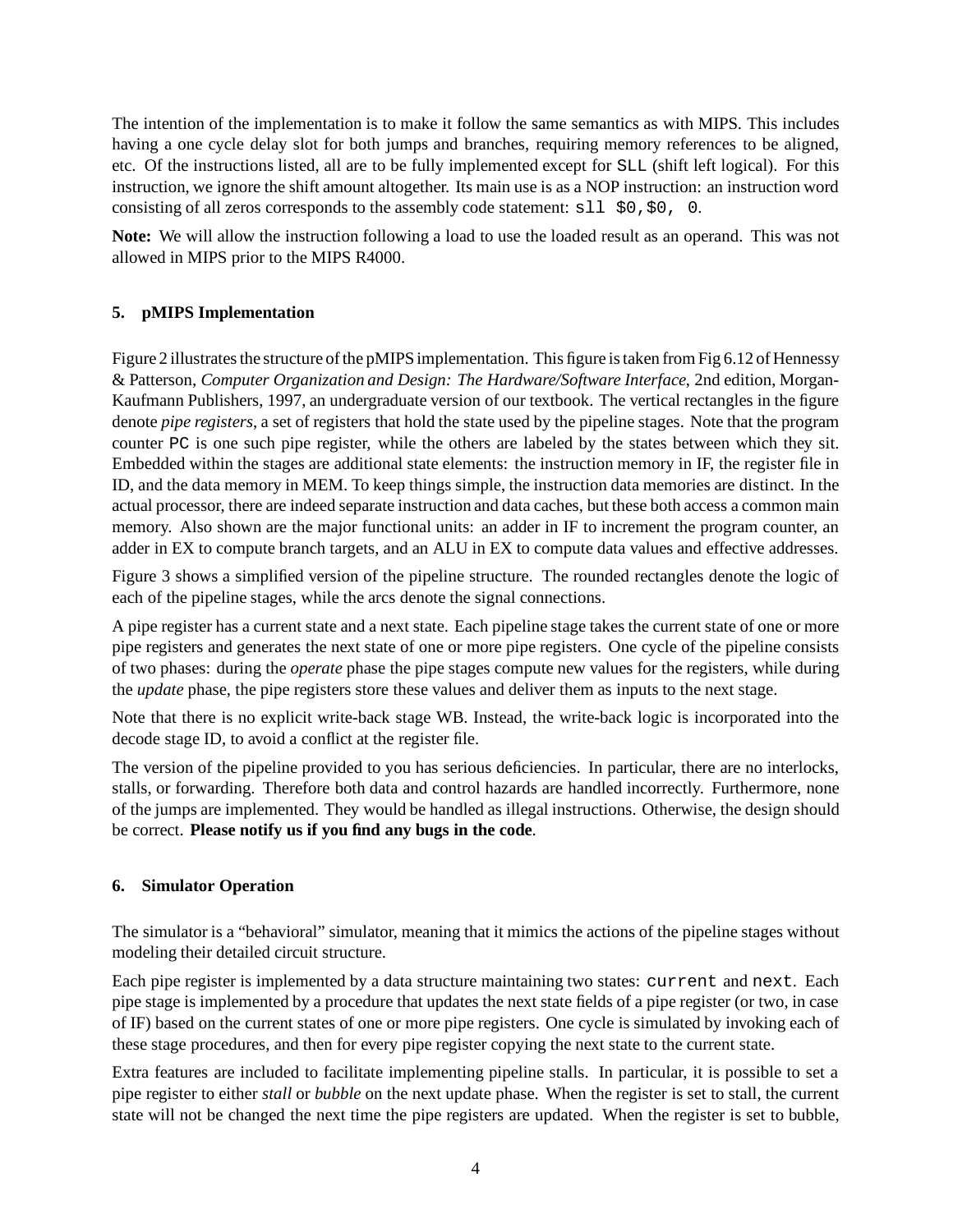

Figure 2: Detailed pMIPS Pipeline Organization (From Hennessy & Patterson)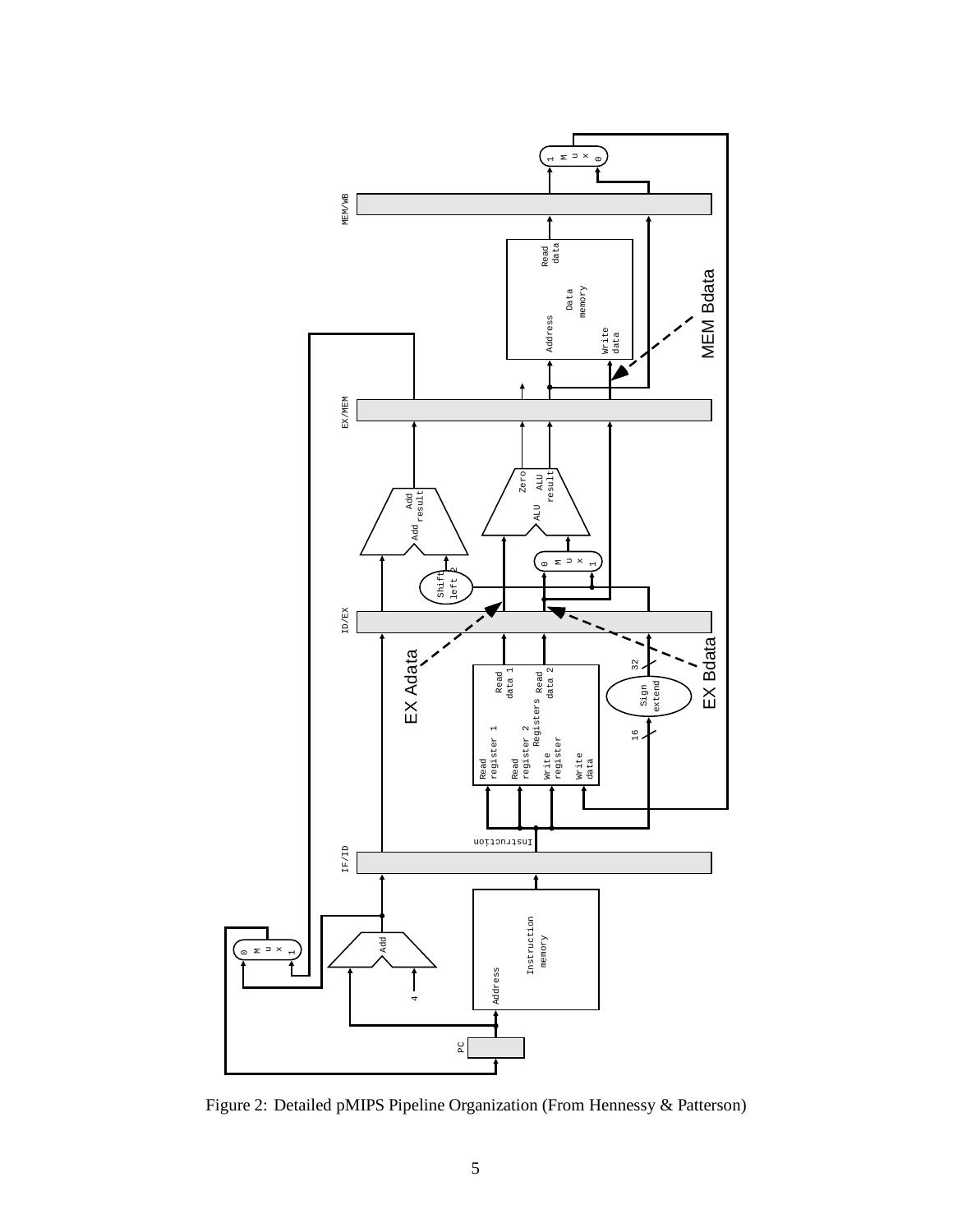

Figure 3: Simplified pMIPS Pipeline Organization

the current state will be set to all 0's the next time the pipe registers are updated. The various signals in the stages are encoded such that this will effectively create a NOP in the pipeline.

## **7. GUI Version of the Simulator**

The GUI version of the simulator is generated from the source files with the command:

make mips\_tk

When you invoke this program with a code file (in the '.O' format described below) as a command line argument, two windows will appear on your machine as illustrated in Figures 4 and 5. The first provides the overall control for the simulator as well as displaying the state of the pipeline and the registers. The second provides a listing of the code and tracks the instructions as they progress through the pipeline.

Viewing the control panel in Figure 4 from top to bottom, we find the following regions:

**Run Controls** A set of buttons that control the simulator activity:

**Quit** Exits the simulator

**Go** Starts (or restarts) the simulator. Simulation continues until either an exception condition is encountered, or the **Stop** button is pressed.

**Stop** Stops the simulation.

**Step** Simulates for one clock cycle.

**Reset** Empties the pipeline and resets the program counter to 0.

**Speed Control** Controls how fast the simulator will execute. The control is logarithmic—at the extreme left the simulator runs at 0.1 cycles per second, while at the extreme right it runs at 1000 cycles per second. The default value is 1 cycle per second.

**Mode Selection** Controls the simulation mode. These are:

**Wedged** This is the only mode your initial simulator can actually perform. It lacks any mechanism for handling control or data hazards.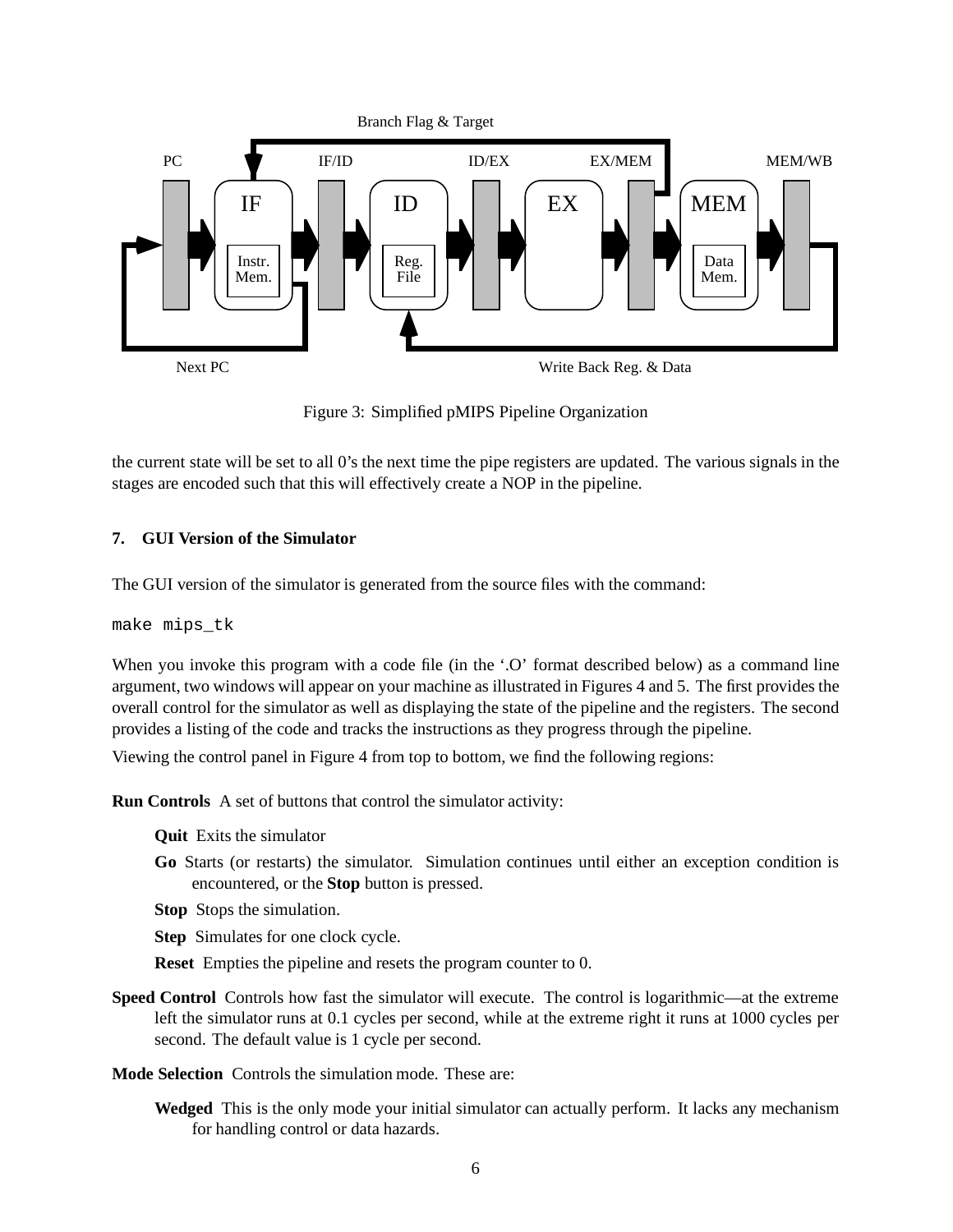

Figure 4: Main Control Panel for MIPS Simulator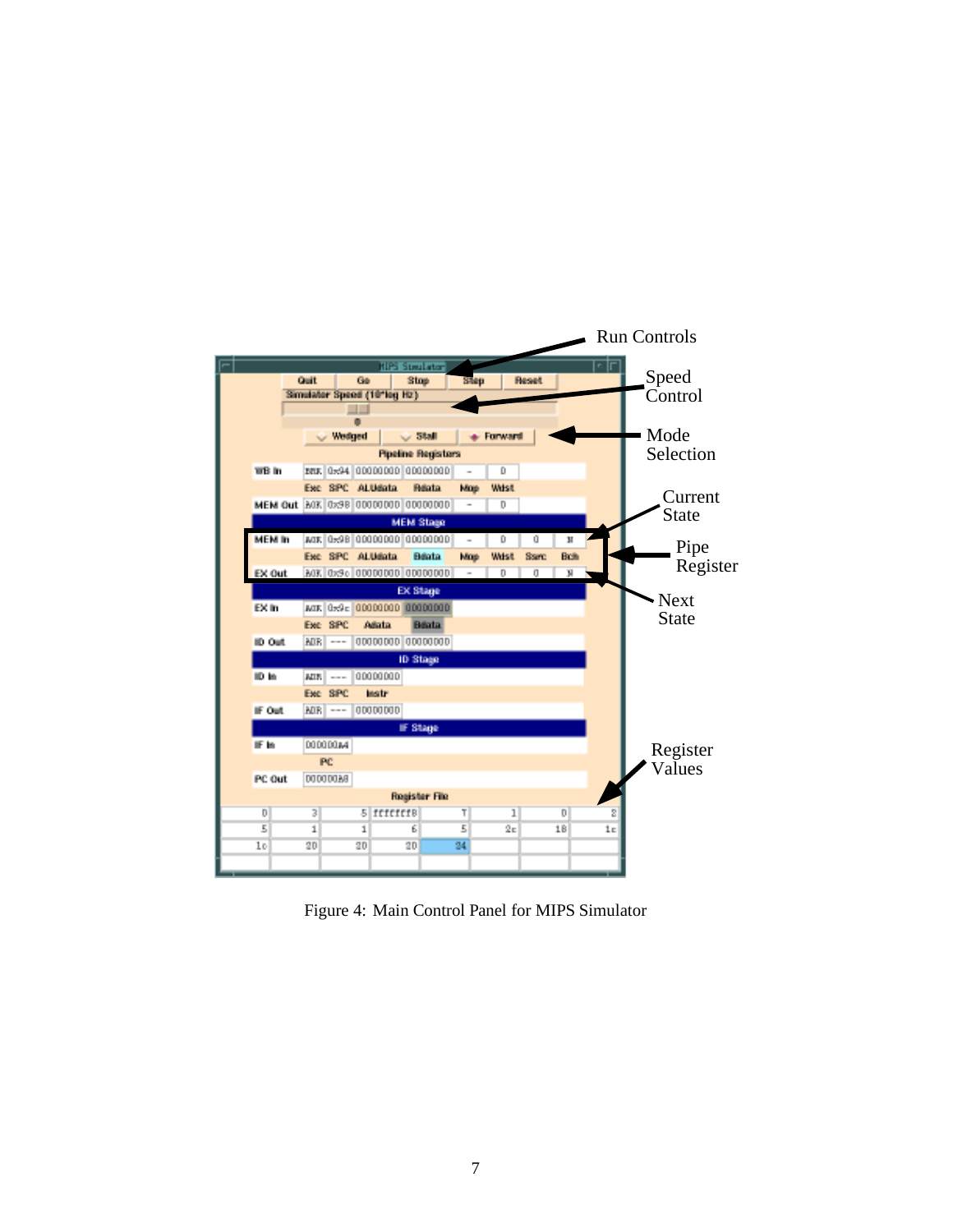- **Stall** This (should) be the version that handles hazards by stalling the pipeline appropriately until the hazard can be resolved.
- **Forward** This (should) be the version that handles hazards by forwarding whenever possible.
- **Pipeline State** This region displays the state of all of the *pipe registers*, oriented with the PC on the bottom up to the MEM/WB register on the top.

Each register is represented by two rows of boxes. The upper row indicates the current state of the register and is named after the primary stage which uses it. The lower row indicates the next state of the register and is named after the stage which updates it. For example, the figure shows a box around pipe register EX/MEM. This register is updated by the EX stage and used (primarily) by the MEM stage. The top row, labeled **MEM In**, indicates the current state of the register, while the lower row, labeled **EX Out** indicates the next state of the register.

The *pipeline stages* are indicated in blue: each stage takes input from the current state of the preceding pipe register, and computes the next state of the pipe register following the stage.

**Register State** These are shown as 4 rows of 8 registers each, with the values displayed in hexadecimal. A blank entry is one that has never been updated. Its value is 0. The most recently updated register is indicated in blue.

The fields of the pipeline registers are as follows:

**PC** The program counter register (hex).

- **Exc** The exception status for the stage. As an instruction progresses through the pipeline, its condition can go from AOK, meaning everything is fine, to some exceptional condition. Once the exception reaches the WB stage, the simulator will halt.
- **SPC** Indicates which instruction is at this stage in the pipeline (hex). This information would not normally be maintained by the hardware. It is included here to aid debugging. A bubble in a stage is indicated  $bv$   $---$ .
- **Adata** This is the data read from the A port of the register file (hex).

**Bdata** This is the data read from the B port of the register file (hex).

- **Mop** Indicates the memory operation to be performed, either 'R' (read), 'W' (write), or '-' (none).
- **Wdst** The destination register for write back (decimal).
- **Ssrc** Identifies the source register for a store operation (decimal). You'll notice that this information is not currently used by the simulator, but you might find it useful in implementing some of the forwarding.
- **Bch** Indicates whether (Y) or not (N) a branch will be taken.

To help visualize forwarding there are three colors defined, corresponding to the Adata (pink) and Bdata (green) fields of the EX stage, and the Bdata (blue) field of the MEM stage. During normal operation, these operands are taken from the corresponding field of the ID/EX or EX/MEM pipeline register, as indicated by the dashed arrows in Figure 2. In the event of bypassing, however, these operands may be supplied from other locations. The color moves to indicate the label of the source field.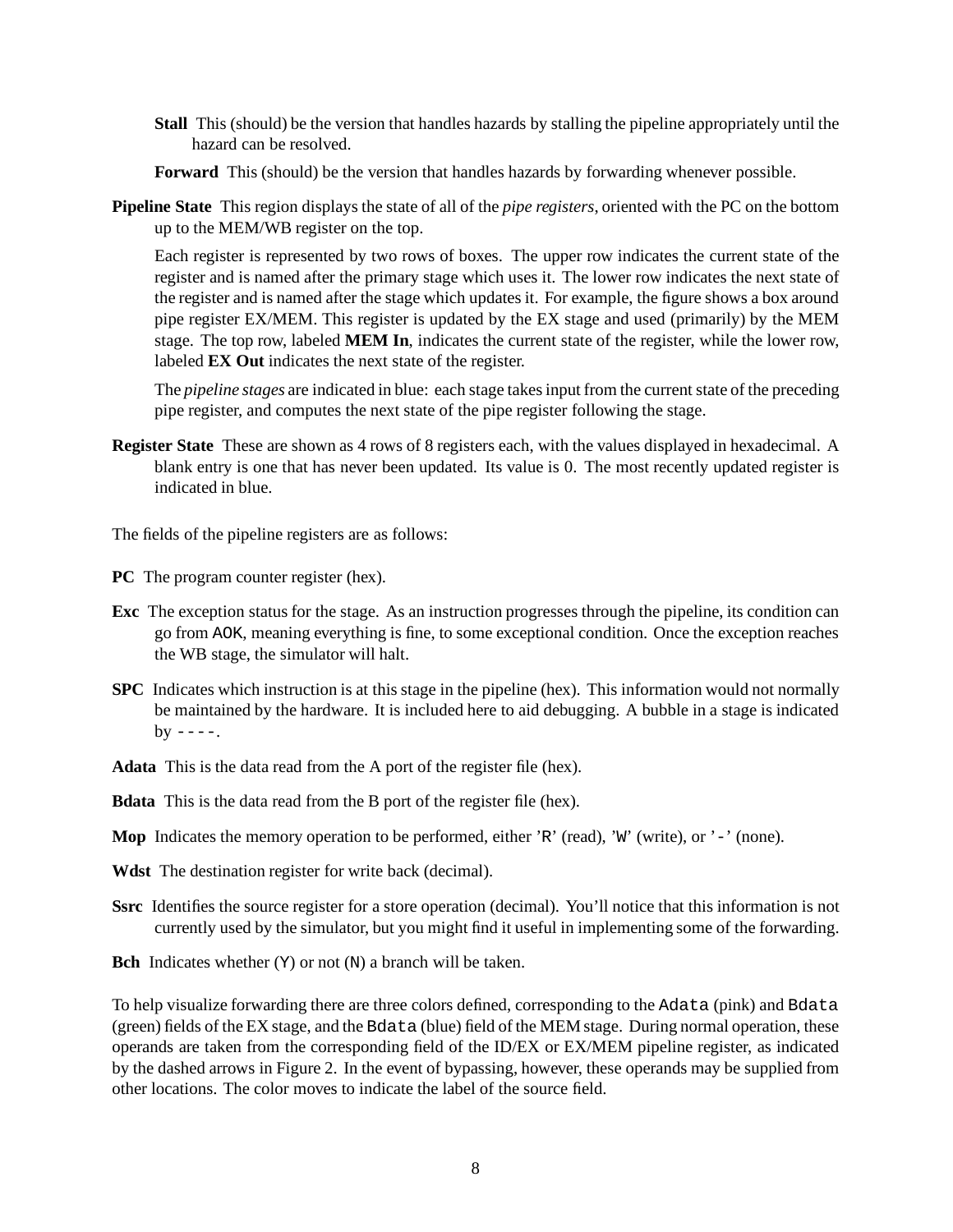

Figure 5: Code Window for MIPS Simulator

# **8. Object Code**

The simulator reads in an ASCII version of object code. We denote these object code files with the suffix '.O'. Each line consists of an address, the instruction (both in hexdecimal) optionally followed by text, containing, for example, an assembly code version of the instruction. The simulator executes using the hexadecimal coded instruction. You can't change the code by simply editing the assembly code comments in the .O file.

Using a MIPS machine, you can generate this code automatically. First, create a . s file. Then assemble this file to get a .o file. Finally, disassemble this code using the program dis, e.g., with the command:

dis -h test.o > test.O

We have noticed that some SGI machines create disassembled code that is incompatible with our simulator. It is safer to use a DECSTATION to generate the .O files. The machines reached by telnetting to unix.andrew.cmu.edu will suffice. Although you must generate .O files on a MIPS machine, the simulator can run on any machine. You only have to use the MIPS machine to generate the test code.

The code is displayed in a window such as that shown in Figure 5. At the top is an entry box where you can specify the file name and load a file by pressing the **Load** button. Each line of code is displayed giving its location, the hexadecimal code, and any text that appeared on that line in the .O file. Also indicated is the pipeline stage for any instruction being executed.

Subdirectories tests, demos, and exc contain some sample code files. Three files in the tests subdirectory: btest.O, dtest.O, and jtest.O contain test cases to stress control hazards, data hazards, and jump instructions respectively. The fourth file, recurse.O, is provided to test the proper working of recursion. Note, however, that the tests are not exhaustive. You will need to generate additional tests to make sure your implementation is correct. The demos and exc subdirectories contain the demonstration examples used in the class lectures.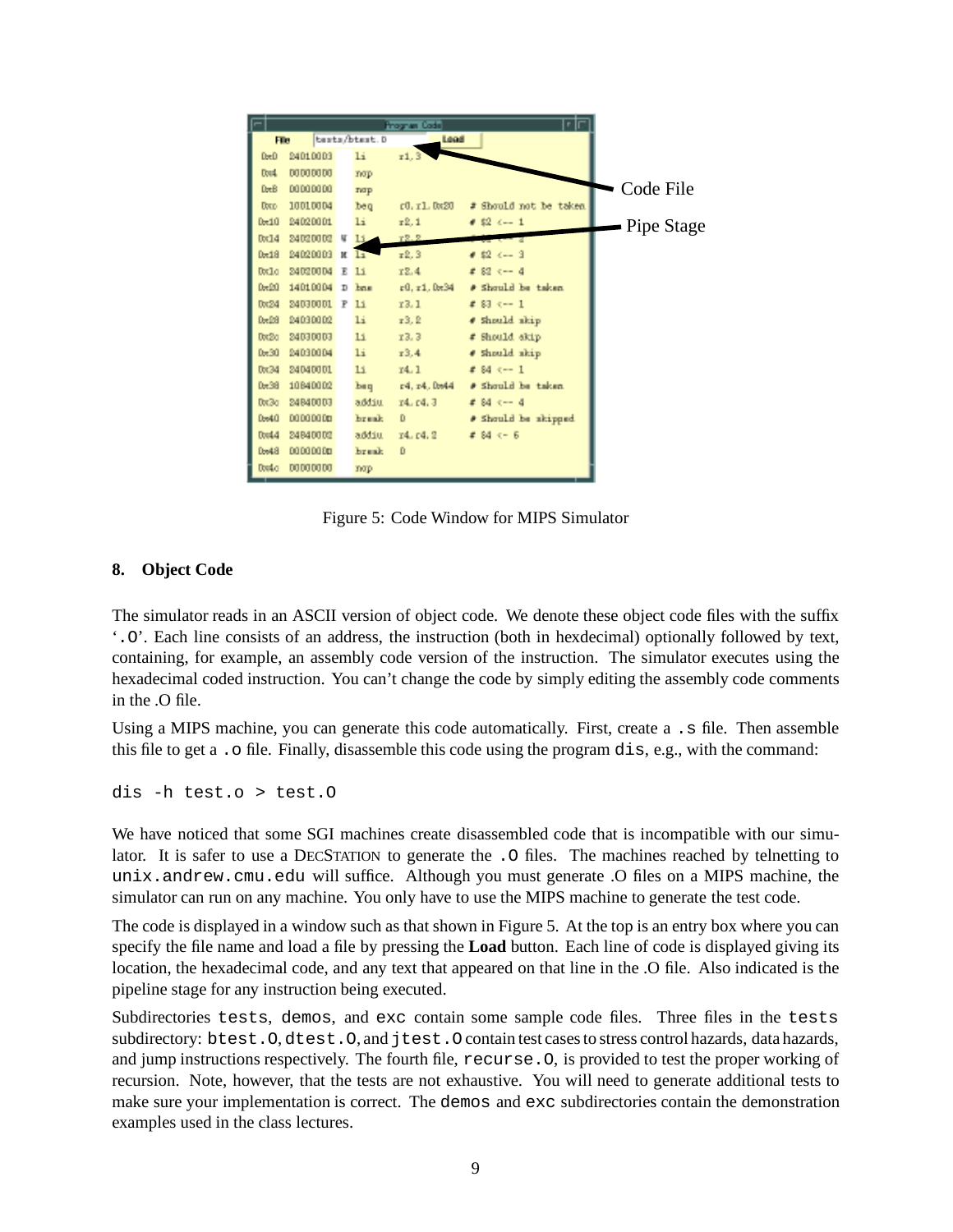## **9. Your Task**

For this assignment you have four tasks:

- 1. Implement the four jump instructions.
- 2. Implement the proper handling of hazards in *stall mode*.
- 3. Implement the proper handling of hazards in *forward mode*.
- 4. Generate test code that will test all instruction types and all hazard possibilities.

All of the "hardware" modifications involve changing only the code in the file stages.c. You may change your own versions of the other files, e.g., to print out stuff while debugging, but your simulation should run properly with the original versions, since stages.c is the only file you will be allowed to hand in.

## **9.1. Jump Instructions**

These instructions should be implemented in a manner consistent with the rest of the design. Think of the different procedures provided as blocks of hardware that you want to keep as simple as possible. One approach is to view jumps as branches that are always taken. The only difference is that the jump targets must be computed according to the MIPS convention, and that instructions JALR and JAL must save the value of DPC+4 in a register (Rd for JALR and \$31 for JAL).

You can implement these instructions by making appropriate changes to the procedure do ex stage.

Note that these instructions introduce new forms of control and data hazards, e.g., on their register arguments as well as (possibly) register 31. Still, you can test your implementation by executing code with enough nop's inserted to guard against any hazards.

# **9.2. Hazard Handling in Stall Mode**

This mode should be followed when the global variable  $\sin$  mode is set to S\_STALL. It should rely only on stalling. This includes the handling of branch hazards—only instructions that will definitely be executed should be fetched.

You can implement this version by inserting appropriate code into the procedure do\_stall\_check. At the end this procedure there is some code that will do the actual stalling for you: you only need to tell it *when* to stall. You can stall at the IF, ID or EX by setting the appropriate variable to 1. The three variables involved are stall if, stall id and stall ex.

All the information you need to do a succesful job is provided to you: you can get the current pipe-register state by means of the global variables id in, ex in etc., and the computed next state is available via arguments to the procedure. Both current and next state will be valid, since all the stages have already computed their outputs by the time do\_stall\_check is called.

To guide your implementation, we have indicated where your code should be located by provided comment dividers, named START STALL MODE and END STALL MODE. **All your stall-mode code should be located between those two dividers. In addition, you are neither allowed to create any static variables nor to change/create any global variables.** There is no need to create or modify new global state to come up with a correct solution.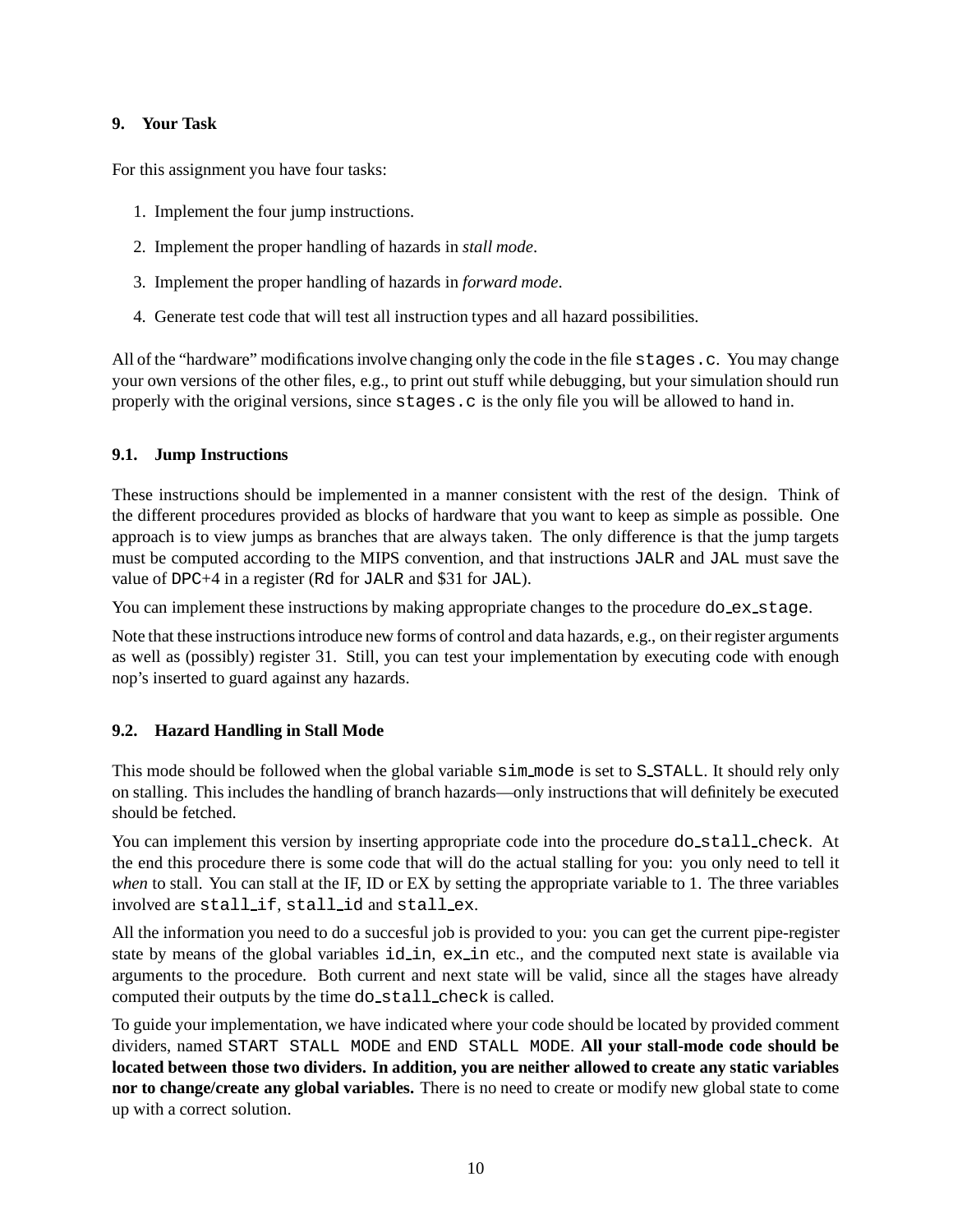# **9.3. Hazard Handling in Forwarding Mode**

For forwarding mode, you will need to use the following mechanisms:

- Use forwarding (i.e., bypassing) whenever possible to handle data hazards without incurring any delays.
- Add stalls to handle any data hazards for which forwarding alone does not suffice.
- Handle branches by assuming they will not be taken, and canceling any instructions that should not have been fetched in the event the branch is taken. The way to do this is to call the procedure sim cancel stage from within do stall check. Remember that the instruction in the delay slot should be executed in either case.
- You may handle jumps either in the same way as branches (always mispredicting!) or by stalling.

This mode should be followed when the global variable  $\sin \mod 2$  is set to S\_FORWARD. You can implement this version by inserting appropriate code into the procedures do ex stage, do mem stage, and do stall check. In the latter, the code will be similar to that of the stalling mode, although you'll need to stall in fewer cases. For the code within the EX and MEM pipeline stages you will implement three "multiplexors" at locations marked in Figure 2. The A and B muxes in the EX stage can override the Adata and Bdata operands coming from the ID/EX pipeline register. The S mux in the MEM stage can override the Bdata operand coming from the EX/MEM pipeline register. Your code should implement the control for these multiplexors by setting the variables amux, bmux and smux appropriately.

To guide your implementation, we have indicated where your code should be located by provided comment dividers, named START FORWARD MODE and END FORWARD MODE. **All your forward-mode code should be located between those dividers. In addition, you are neither allowed to create any static variables nor to change/create any global variables, except for amux, bmux and smux.** Again, there is no need to create new global state to come up with a correct solution.

# **9.4. Testing**

The test cases in btest.O, dtest.O, and jtest.O, and recurse.O are a good start, but they are not comprehensive. You should carefully analyze all the different instruction types, all their possible pipeline interactions, and generate test code that will exercise these interactions. Note that you need not consider every possible instruction for all possible data values. Instead you can group instructions into classes and try them for representative data values.

Writing lots of test code by hand and then running them on the GUI interface is not a good idea—it is very time consuming and hard to get reliable results. Instead, you should set up a systematic "test bench," consisting of a semi-automatic way to generate, simulate, and evaluate test cases. Using a scripting language such as Perl or Tcl can be very useful for this task. Refer to the lecture discussion on microtests as one possible approach.

For this problem you should hand in the following:

- Show us how you tested your 4 new jump instructions.
- A description of your testing methodology for data hazards. You should document your testing methodology by creating table(s) of all the different hazard types, as well as an indication of how you test that this hazard is handled properly. Look at the lecture slides for the sort of table we expect to see here.